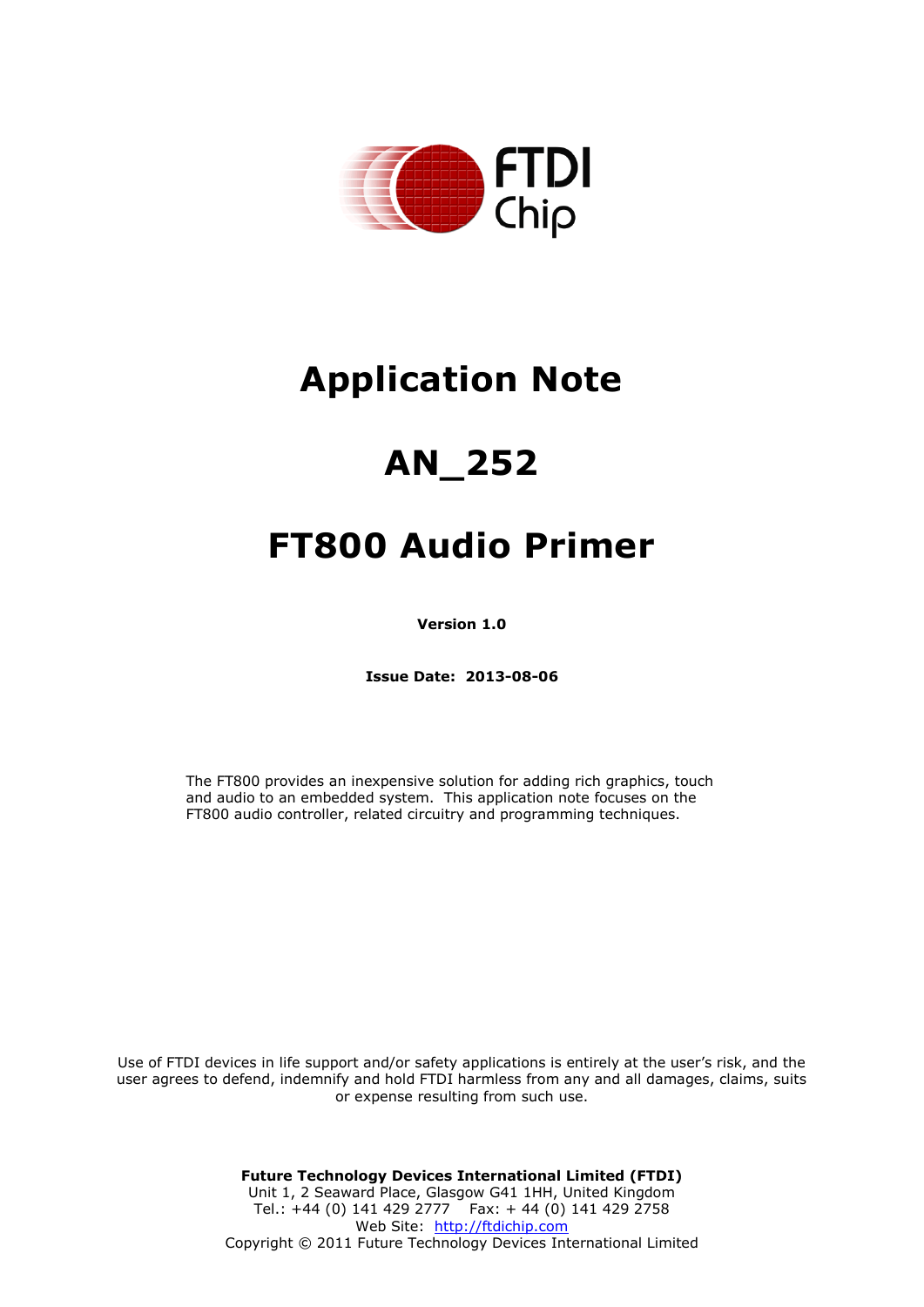

# **Table of Contents**

| $\mathbf{1}$ |       |  |  |  |  |  |
|--------------|-------|--|--|--|--|--|
| 2            |       |  |  |  |  |  |
|              | 2.1   |  |  |  |  |  |
|              | 2.2   |  |  |  |  |  |
|              | 2.2.1 |  |  |  |  |  |
| 3            |       |  |  |  |  |  |
|              | 3.1   |  |  |  |  |  |
|              | 3.2   |  |  |  |  |  |
|              | 3.3   |  |  |  |  |  |
|              | 3.4   |  |  |  |  |  |
|              | 3.5   |  |  |  |  |  |
|              | 3.6   |  |  |  |  |  |
| 4            |       |  |  |  |  |  |
|              | 4.1   |  |  |  |  |  |
|              | 4.2   |  |  |  |  |  |
|              | 4.3   |  |  |  |  |  |
|              | 4.4   |  |  |  |  |  |
| 5            |       |  |  |  |  |  |
| 6            |       |  |  |  |  |  |
|              |       |  |  |  |  |  |
|              |       |  |  |  |  |  |
|              |       |  |  |  |  |  |
|              |       |  |  |  |  |  |
|              |       |  |  |  |  |  |
|              |       |  |  |  |  |  |
|              |       |  |  |  |  |  |
|              |       |  |  |  |  |  |

 $\mathbf{1}$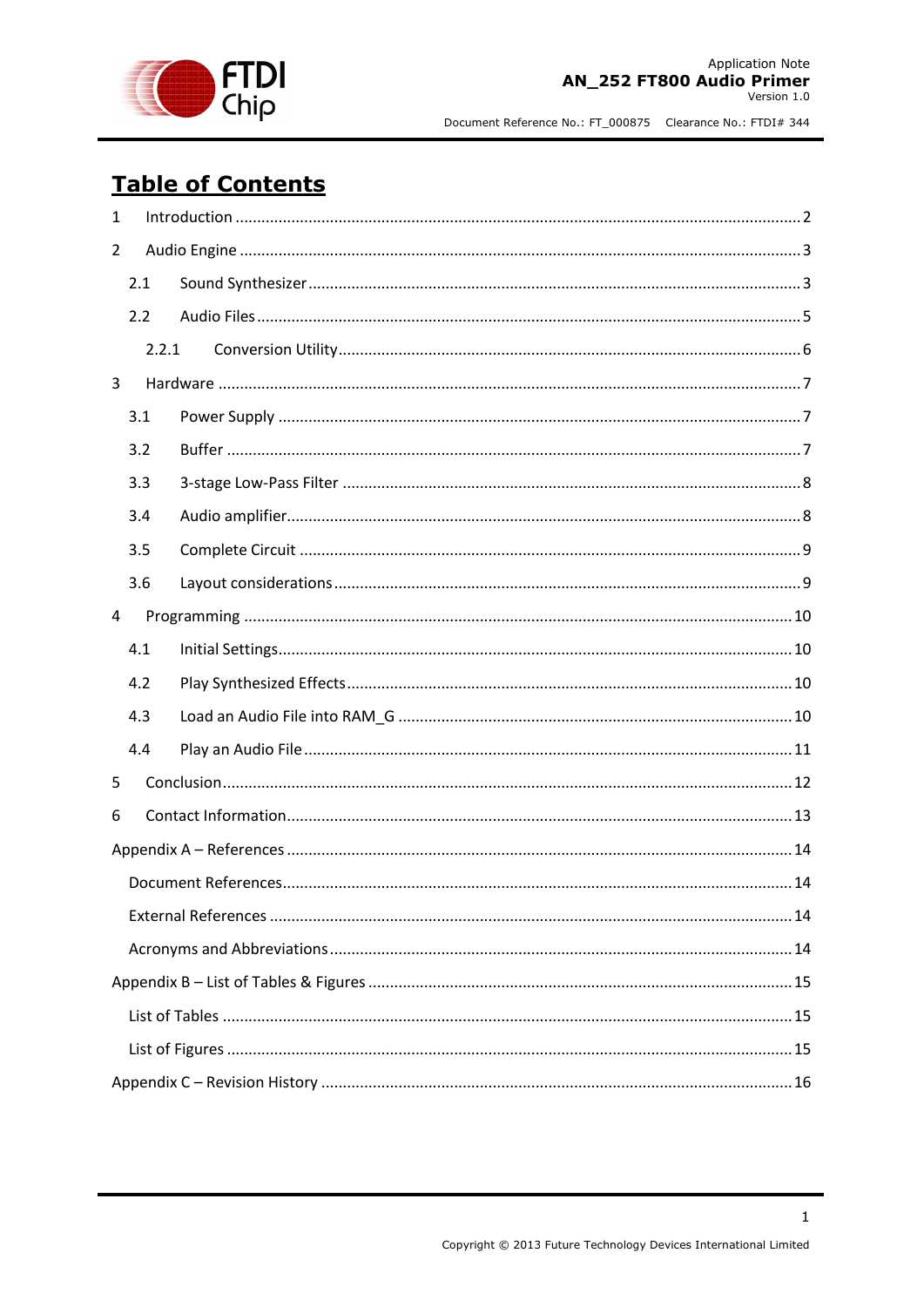

# <span id="page-2-0"></span>**1 Introduction**

#### **What is EVE?**

EVE, or the FTDI Embedded Video Engine, is a family of ICs designed to control TFT, resistive touch displays. The first device in this family is the FT800 which in addition to controlling the display also includes embedded support for touch control and audio output.

This document focuses on the audio features available through the FT800, from the audio circuitry to convert the PWM output to the programming techniques for enabling and using the audio controller.

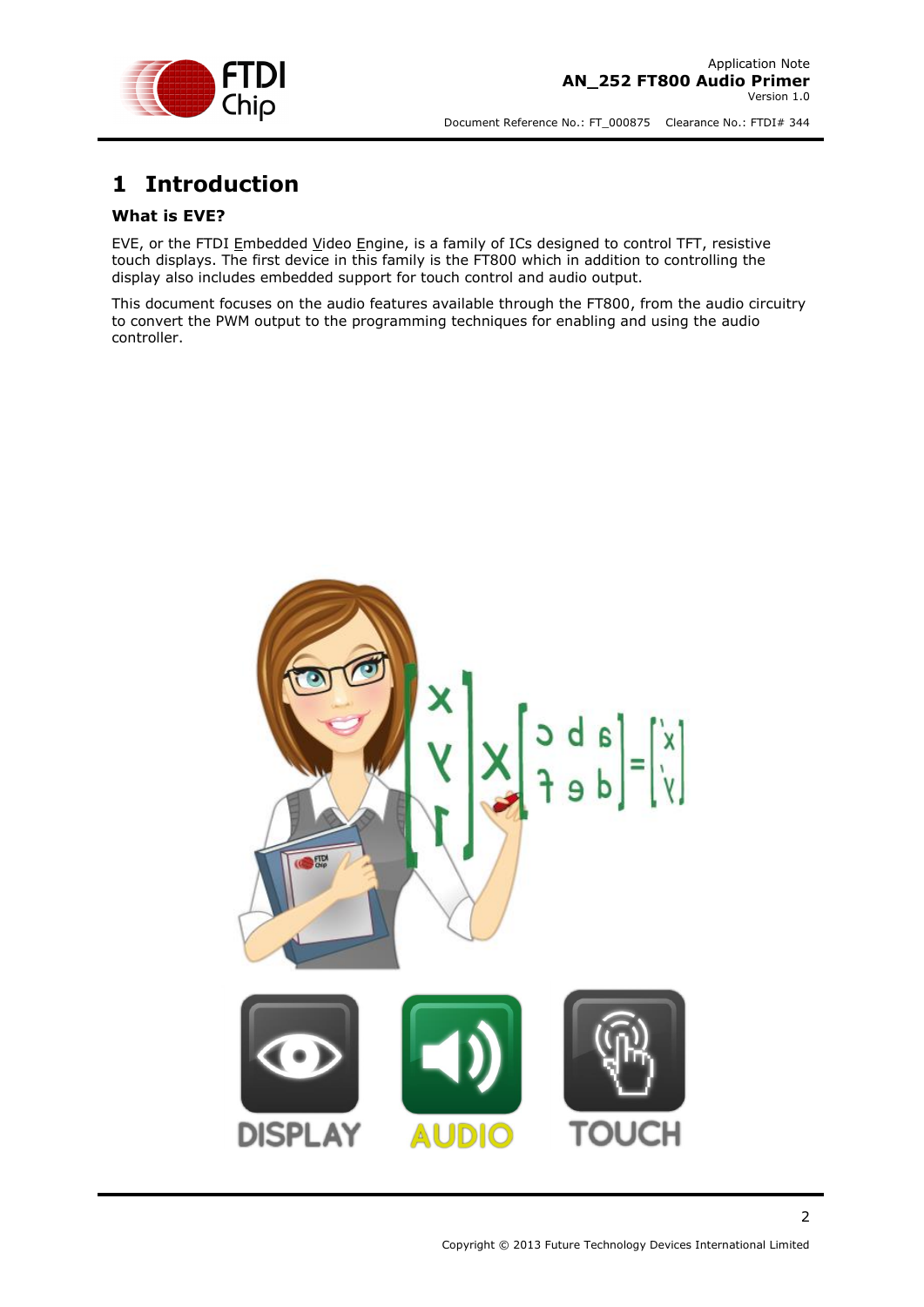

# <span id="page-3-0"></span>**2 Audio Engine**

Various audio effects and files can be played by the FT800. The output is provided as a PWM signal on a single pin, AUDIO\_L. There are two audio sources, the Sound Synthesizer and the Audio Playback.

# <span id="page-3-1"></span>**2.1 Sound Synthesizer**

Sound effects are pre-loaded in a ROM wave library and do not require the use of any of the FT800 RAM space. Most audible user feedback can be provided through these effects, such as a click when an on-screen button is pressed, DTMF tones for telecom or an alarm panel warning. Most effects will play once and then stop. Others will play continuously. The full list of tones and features are shown below:

| <b>Value</b> | <b>Effect</b>     | <b>Continuous</b> | <b>Pitch</b><br>adjust | <b>Value</b> | <b>Effect</b>     | <b>Continuous</b> | <b>Pitch</b><br>adjust |
|--------------|-------------------|-------------------|------------------------|--------------|-------------------|-------------------|------------------------|
| 00h          | Silence           | Υ                 | N                      | 32h          | DTMF <sub>2</sub> | Υ                 | N                      |
| 01h          | square wave       | Υ                 | Y                      | 33h          | DTMF <sub>3</sub> | Υ                 | N                      |
| 02h          | sine wave         | Υ                 | Y                      | 34h          | DTMF4             | Υ                 | N                      |
| 03h          | sawtooth wave     | Ÿ                 | Ÿ                      | 35h          | DTMF <sub>5</sub> | Y                 | N                      |
| 04h          | triangle wave     | Y                 | Y                      | 36h          | DTMF <sub>6</sub> | Y                 | N                      |
| 05h          | Beeping           | Y                 | Y                      | 37h          | DTMF7             | Y                 | N                      |
| 06h          | Alarm             | Υ                 | Y                      | 38h          | DTMF <sub>8</sub> | Υ                 | N                      |
| 07h          | Warble            | Υ                 | Y                      | 39h          | DTMF 9            | Υ                 | N                      |
| 08h          | Carousel          | Ÿ                 | Y                      | 40h          | harp              | N                 | Y                      |
| 10h          | 1 short pip       | N                 | Υ                      | 41h          | xylophone         | N                 | Y                      |
| 11h          | 2 short pips      | N                 | Ÿ                      | 42h          | tuba              | N                 | Y                      |
| 12h          | 3 short pips      | N                 | Y                      | 43h          | glockenspiel      | N                 | Y                      |
| 13h          | 4 short pips      | N                 | Ý                      | 44h          | organ             | N                 | Ÿ                      |
| 14h          | 5 short pips      | N                 | Ÿ                      | 45h          | trumpet           | N                 | Y                      |
| 15h          | 6 short pips      | N                 | Ÿ                      | 46h          | piano             | N                 | Y                      |
| 16h          | 7 short pips      | N                 | Y                      | 47h          | chimes            | N                 | Y                      |
| 17h          | 8 short pips      | N                 | Y                      | 48h          | music box         | N                 | Y                      |
| 18h          | 9 short pips      | $\mathsf{N}$      | Y                      | 49h          | bell              | N                 | Y                      |
| 19h          | 10 short pips     | $\mathsf{N}$      | Υ                      | 50h          | click             | N                 | N                      |
| 1Ah          | 11 short pips     | $\mathsf{N}$      | Y                      | 51h          | switch            | N                 | $\mathsf{N}$           |
| 1Bh          | 12 short pips     | N                 | Y                      | 52h          | cowbell           | N                 | N                      |
| 1Ch          | 13 short pips     | N                 | Ÿ                      | 53h          | notch             | N                 | N                      |
| 1Dh          | 14 short pips     | N                 | Y                      | 54h          | hihat             | N                 | N                      |
| 1Eh          | 15 short pips     | N                 | Ý                      | 55h          | kickdrum          | N                 | N                      |
| 1Fh          | 16 short pips     | N                 | Y                      | 56h          | pop               | N                 | N                      |
| 23h          | DTMF #            | Y                 | N                      | 57h          | clack             | N                 | N                      |
| 2Ch          | DTMF *            | Υ                 | N                      | 58h          | chack             | N                 | N                      |
| 30h          | DTMF0             | Υ                 | N                      | 60h          | mute              | N                 | N                      |
| 31h          | DTMF <sub>1</sub> | Υ                 | N                      | 61h          | unmute            | N                 | N                      |

<span id="page-3-2"></span>**Table 2.1 FT800 Synthesized Sound Effects**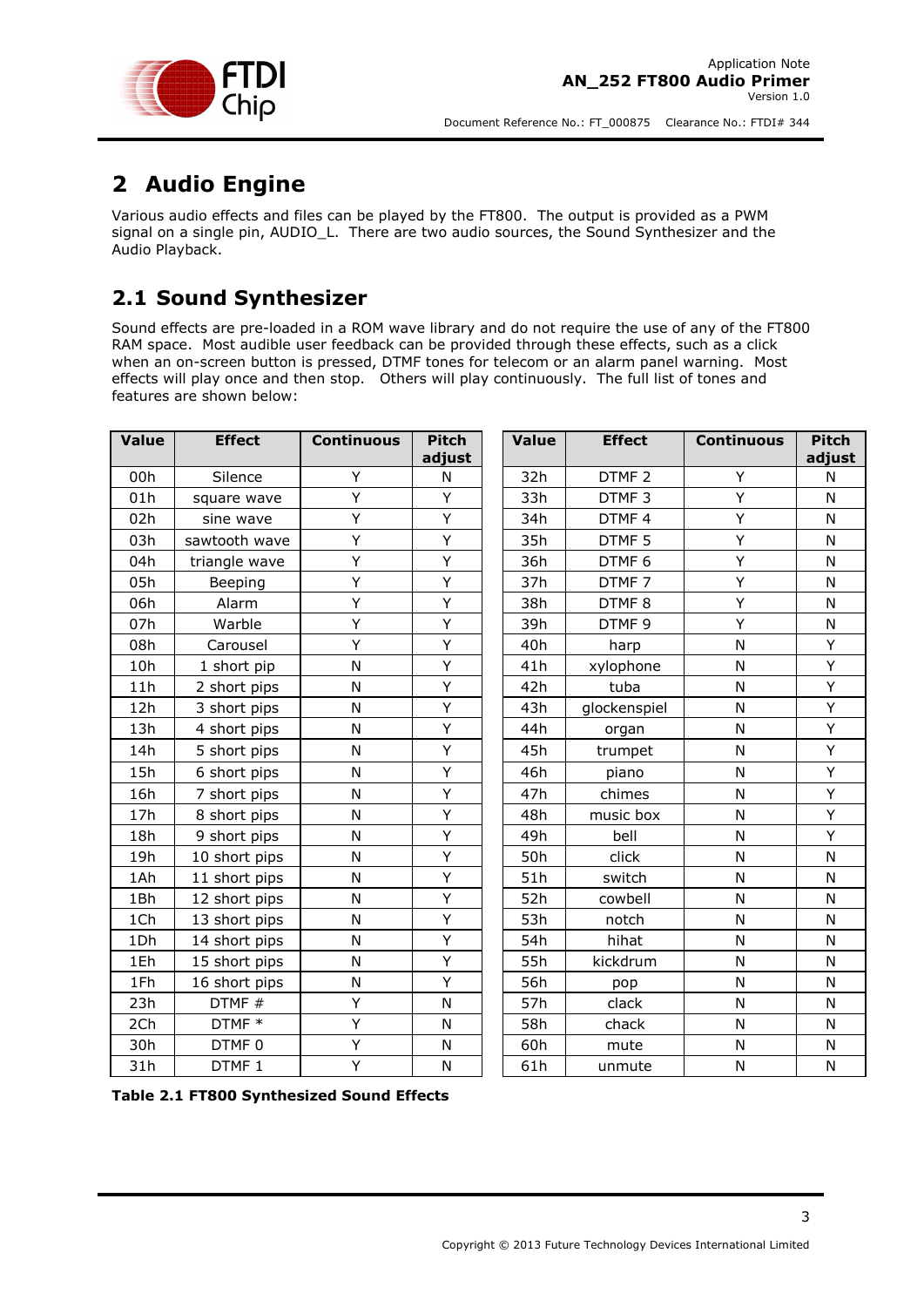

Many of the effects allow pitch control (MIDI note), so various tones can be generated. Standard MIDI note assignments are used:

| <b>MIDI</b> note | <b>ANSI note</b> | Freq (Hz) | <b>MIDI</b> note | <b>ANSI note</b> | Freq (Hz) |
|------------------|------------------|-----------|------------------|------------------|-----------|
| 21               | A <sub>0</sub>   | 27.5      | 65               | F <sub>4</sub>   | 349.2     |
| 22               | A#0              | 29.1      | 66               | F#4              | 370.0     |
| 23               | B <sub>0</sub>   | 30.9      | 67               | G4               | 392.0     |
| 24               | C1               | 32.7      | 68               | G#4              | 415.3     |
| 25               | C#1              | 34.6      | 69               | A4               | 440.0     |
| 26               | D1               | 36.7      | 70               | A#4              | 466.2     |
| 27               | D#1              | 38.9      | 71               | B4               | 493.9     |
| 28               | E <sub>1</sub>   | 41.2      | 72               | C <sub>5</sub>   | 523.3     |
| 29               | F <sub>1</sub>   | 43.7      | 73               | C#5              | 554.4     |
| 30               | F#1              | 46.2      | 74               | D <sub>5</sub>   | 587.3     |
| 31               | G1               | 49.0      | 75               | D#5              | 622.3     |
| 32               | G#1              | 51.9      | 76               | E <sub>5</sub>   | 659.3     |
| 33               | A1               | 55.0      | 77               | F <sub>5</sub>   | 698.5     |
| 34               | A#1              | 58.3      | 78               | F#5              | 740.0     |
| 35               | B <sub>1</sub>   | 61.7      | 79               | G <sub>5</sub>   | 784.0     |
| 36               | C <sub>2</sub>   | 65.4      | 80               | G#5              | 830.6     |
| 37               | C#2              | 69.3      | 81               | A <sub>5</sub>   | 880.0     |
| 38               | D <sub>2</sub>   | 73.4      | 82               | A#5              | 932.3     |
| 39               | D#2              | 77.8      | 83               | <b>B5</b>        | 987.8     |
| 40               | E <sub>2</sub>   | 82.4      | 84               | C <sub>6</sub>   | 1046.5    |
| 41               | F <sub>2</sub>   | 87.3      | 85               | C#6              | 1108.7    |
| 42               | F#2              | 92.5      | 86               | D <sub>6</sub>   | 1174.7    |
| 43               | G <sub>2</sub>   | 98.0      | 87               | D#6              | 1244.5    |
| 44               | G#2              | 103.8     | 88               | E <sub>6</sub>   | 1318.5    |
| 45               | A <sub>2</sub>   | 110.0     | 89               | F <sub>6</sub>   | 1396.9    |
| 46               | A#2              | 116.5     | 90               | F#6              | 1480.0    |
| 47               | <b>B2</b>        | 123.5     | 91               | G <sub>6</sub>   | 1568.0    |
| 48               | C <sub>3</sub>   | 130.8     | 92               | G#6              | 1661.2    |
| 49               | C#3              | 138.6     | 93               | A <sub>6</sub>   | 1760.0    |
| 50               | D <sub>3</sub>   | 146.8     | 94               | A#6              | 1864.7    |
| 51               | D#3              | 155.6     | 95               | B6               | 1975.5    |
| 52               | E <sub>3</sub>   | 164.8     | 96               | C7               | 2093.0    |
| 53               | F <sub>3</sub>   | 174.6     | 97               | C#7              | 2217.5    |
| 54               | F#3              | 185.0     | 98               | D7               | 2349.3    |
| 55               | G <sub>3</sub>   | 196.0     | 99               | D#7              | 2489.0    |
| 56               | G#3              | 207.7     | 100              | E7               | 2637.0    |
| 57               | A3               | 220.0     | 101              | F7               | 2793.8    |
| 58               | A#3              | 233.1     | 102              | F#7              | 2960.0    |
| 59               | B <sub>3</sub>   | 246.9     | 103              | G7               | 3136.0    |
| 60               | C <sub>4</sub>   | 261.6     | 104              | G#7              | 3322.4    |
| 61               | C#4              | 277.2     | 105              | A7               | 3520.0    |
| 62               | D4               | 293.7     | 106              | A#7              | 3729.3    |
| 63               | D#4              | 311.1     | 107              | B7               | 3951.1    |
| 64               | E4               | 329.6     | 108              | C8               | 4186.0    |

**Table 2.2 MIDI Note/Pitch Values**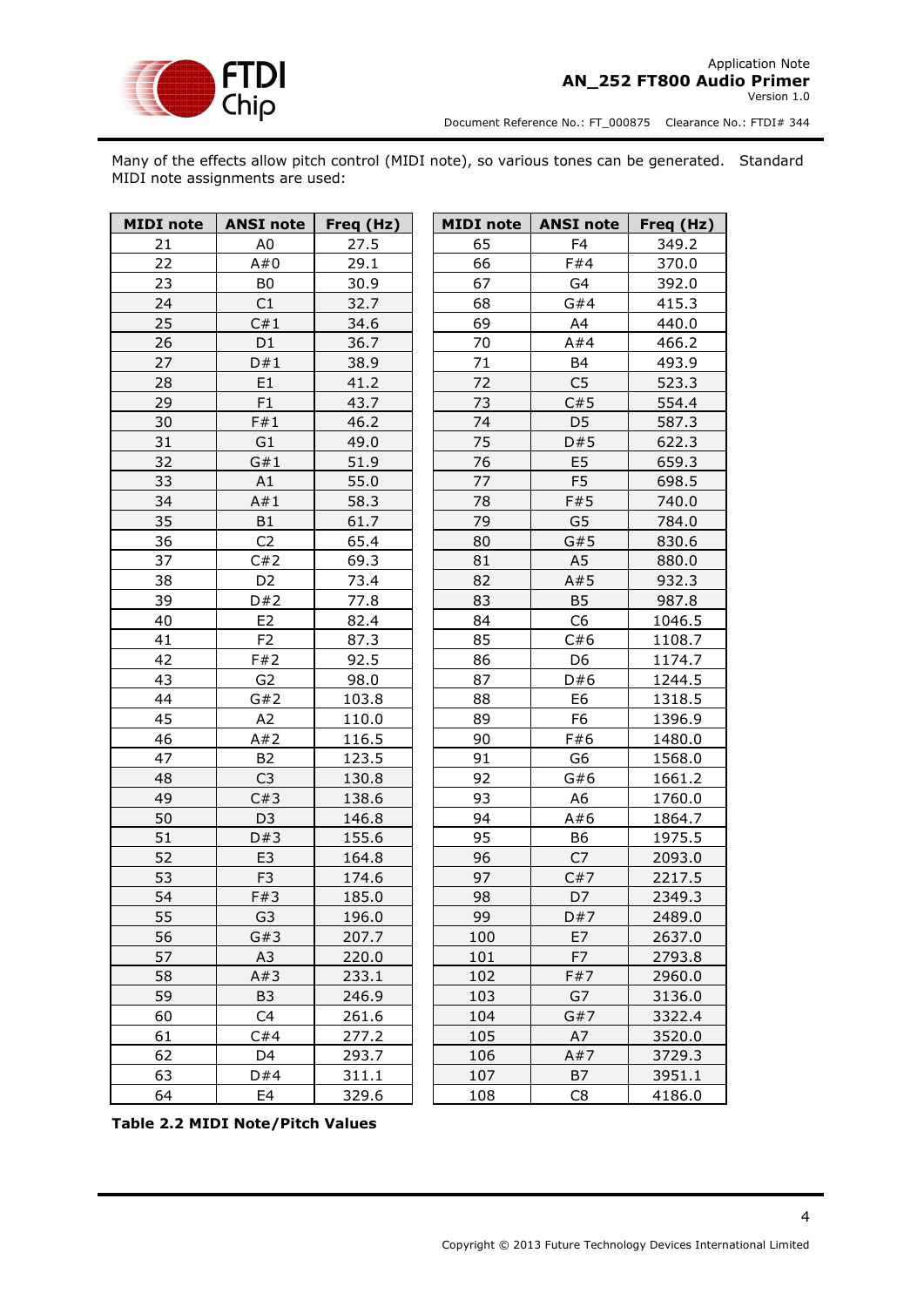

Sound synthesis is controlled by the following registers:

- REG\_SOUND
	- $\circ$  Bits 31-16 = Don't care
	- $\circ$  Bits 15-8 = MIDI note (pitch)
	- o Bits 7-0 Effect
- REG\_PLAY
	- $\circ$  Bits 31-1 = Don't care
	- $\circ$  Bit0 = Start Play / Play Status
		- Write  $= 1$  to start playing the selection in REG\_SOUND
		- Read = 1 indicates the effect is currently playing
		- Read = 0 indicates the effect has completed
- REG\_VOL\_SOUND
	- $\circ$  Bits 31-8 = don't care
		- $\circ$  Bits 7-0 = output volume

Reads and writes to FT800 memory space are handled through the "little endian" format, where the first byte will be the least significant. For example, consider a piano effect (0x46) playing A4 (0x45). The data on the SPI or I2C interface would consist of a Host Memory Write sequence with the following data, on order:

 $0x90$  = Host Memory Write transfer ( $0x80$ ) plus first byte of register address ( $0x10$ )  $0x24$  = second byte of register address  $0x84 =$  third byte of register address  $0x46 =$  piano effect  $0x45$  = note/pitch = A4 (440Hz)  $0x00 =$  don't care, optional  $0x00 =$  don't care, optional

Note that the last two bytes do not have to be written, so a 16-bit Host Memory Write can actually satisfy the values needed in the register. Further explanation of the Host Memory Write, Host Memory Read and Host Memory Command data transfers are found in [AN\\_240](http://www.ftdichip.com/Support/Documents/AppNotes/AN_240_FT800_From_The_Ground_Up.pdf) FT800 From the [Ground Up.](http://www.ftdichip.com/Support/Documents/AppNotes/AN_240_FT800_From_The_Groung_Up.pdf)

### <span id="page-5-0"></span>**2.2 Audio Files**

There may be applications where something more than simple tone synthesis is necessary. For example a voice prompt or other announcement may be necessary to give the user specific instructions. The FT800 supports playback of files in the following single-channel (mono) formats:

- 8-bits signed PCM uncompressed raw audio
- 8-bits µLAW non-linear compressed audio
- 4-bits IMA-ADPCM further compressed µLAW where each byte contains two 4-bit samples

The FT800 has 256Kbytes of object ram (RAM\_G) to hold video objects (images and fonts) and audio objects (recorded sounds). The space must be managed by the host MCU so that information is not overwritten until after it is no longer required.

Audio files are loaded through the Host Memory Write transaction to available space and are required to be 8-byte aligned (64-bit).

Once an audio file is loaded into the RAM\_G memory, playback is controlled by the following registers:

- REG\_PLAYBACK\_START
	- $\circ$  Bits 31-20 = don't care
	- Bits  $19-0 = 20$ -bit starting address of the file within RAM\_G
- REG\_PLAYBACK\_LENGTH
	- $\circ$  Bits 31-20 = don't care
	- o Bits 19-0 = 20-bit length of the file within RAM\_G
	- REG\_PLAYBACK\_FREQ
		- $\circ$  Bits 31-16 = don't care
		- $\circ$  Bits 15-0 = 16-bit Playback sampling rate frequency, in Hz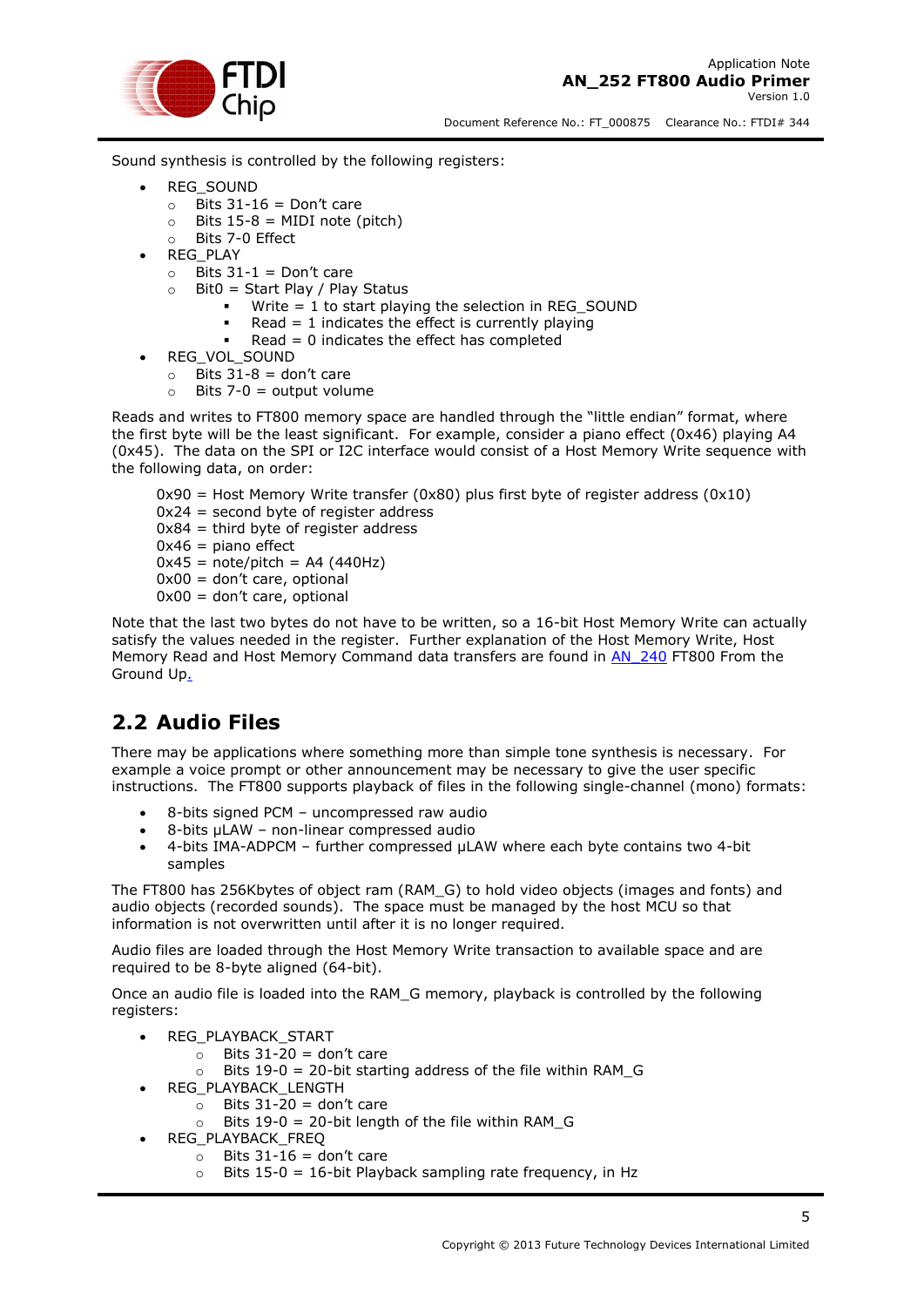

- REG\_PLAYBACK\_FORMAT
	- $\circ$  Bits 31-2 = don't care
	- $\circ$  Bits 1-0 = 2-bit Playback format
		- 0 = Linear, or uncompressed PCM
			- $\blacksquare$  1 = µLaw
			- $= 2 = ADPCM$
			- $3 =$  undefined
- REG\_PLAYBACK\_LOOP
	- $\circ$  Bits 31-1 = don't care
	- $\circ$  Bit 0 = 1-bit Playback style
		- $0 = play once$ 
			- $1 =$  play continuous
	- REG\_PLAYBACK\_PLAY
		- $\circ$  Bits 31-1 = don't care
		- $\circ$  Bit 0 = Start Play / Play Status
			- Write = 0 or 1 to start playing the selection in REG\_SOUND
			- Read = 1 indicates the file is currently playing
			- Read =  $0$  indicates the file has completed
- REG\_PLAYBACK\_READPTR
	- $\circ$  Bits 31-20 = don't care
		- $\circ$  Bits 19-0 = 20-bit pointer of the current playback location
- REG\_VOL\_PB
	- $\circ$  Bits 31-8 = don't care
	- $\circ$  Bits 7-0 = output volume

#### <span id="page-6-0"></span>**2.2.1 Conversion Utility**

FTDI provide an audio file conversion utility called "AUD\_CVT" to take a common file format and create the three types of files supported by the FT800. A link to this utility is provided in the "[Appendix A](#page-14-0) – References" section of this document.

The source file is assumed to be a raw (uncompressed) 16bit PCM, mono WAV file. Such a file can be created through a commonly available audio editing program, such as [Audacity.](http://audacity.sourceforge.net/) Once the source file is available, simply run the utility at a command prompt:

aud cvt -i inputfilename -f format

where "format"  $= 0$  for 8-bit signed PCM  $= 1$  for 8-bit  $\mu$ Law = 2 for 4-bit IMA ADPCM

A folder with the resulting files will be created. These files can then be used to load into the RAM G memory area of the FT800.

The audio conversion utility will output a raw and a compressed file for each selected format. It may be helpful at the host MCU to store the compressed files, and then expand them into the RAM\_G buffer when needed. See Section [4](#page-10-0) for details.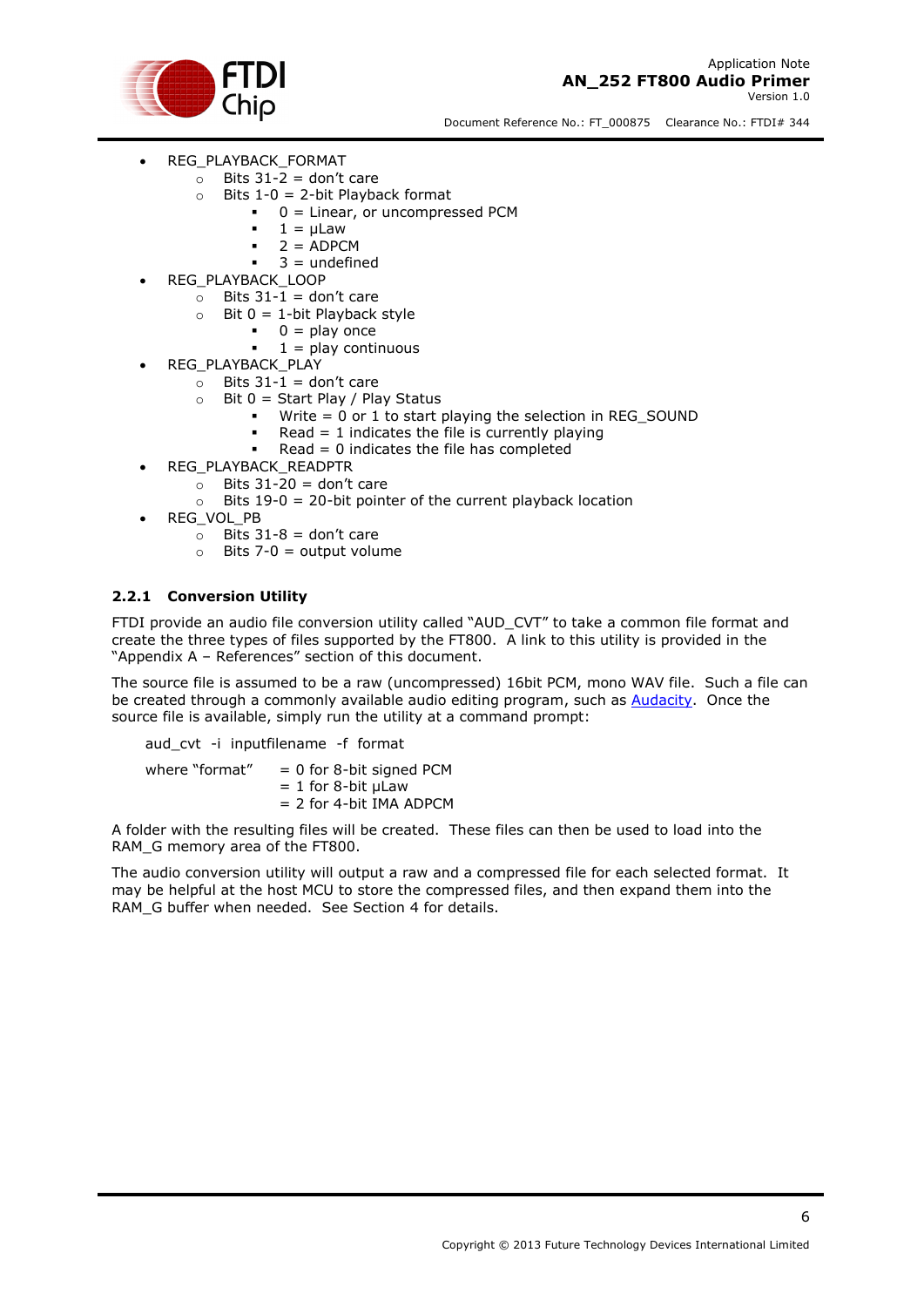

### <span id="page-7-0"></span>**3 Hardware**

The audio output provided by the FT800 consists of a single-channel PWM signal, AUDIO\_L. This signal needs to be converted to analog so that it may be heard through a speaker. The conversion consists of several stages.

In addition to AUDIO\_L, the FT800 interrupt output can be utilized. An interrupt can be generated whenever an effect or file has completed playing. This is useful to queue the host MCU to perform another FT800 task. Interrupt circuitry is not shown here.

### <span id="page-7-1"></span>**3.1 Power Supply**

In general, digital video signals tend to produce a bit of noise on the power and ground rails, especially when many signals are transitioning simultaneously. Setting the FT800 "CSPREAD" feature will offset some of the transitions on the video output, but noise will still be present.

<span id="page-7-3"></span>The first defense against high frequency noise on the audio signals is a clean power supply. Ferrites and capacitors between power and ground will help reduce the noise so that the output of any buffers or amplifiers using the power supply will not have the noise superimposed on the audio. The circuit below is one example of an audio power supply filter:



**Figure 3.1 Audio Power Supply Filter** 

### <span id="page-7-2"></span>**3.2 Buffer**

With the power supply cleaned up, next in line is a logic-level buffer to provide enough drive current for the subsequent stage. Note that the buffer is powered by the audio power supply:



#### <span id="page-7-4"></span>**Figure 3.2 Audio PWM Buffer**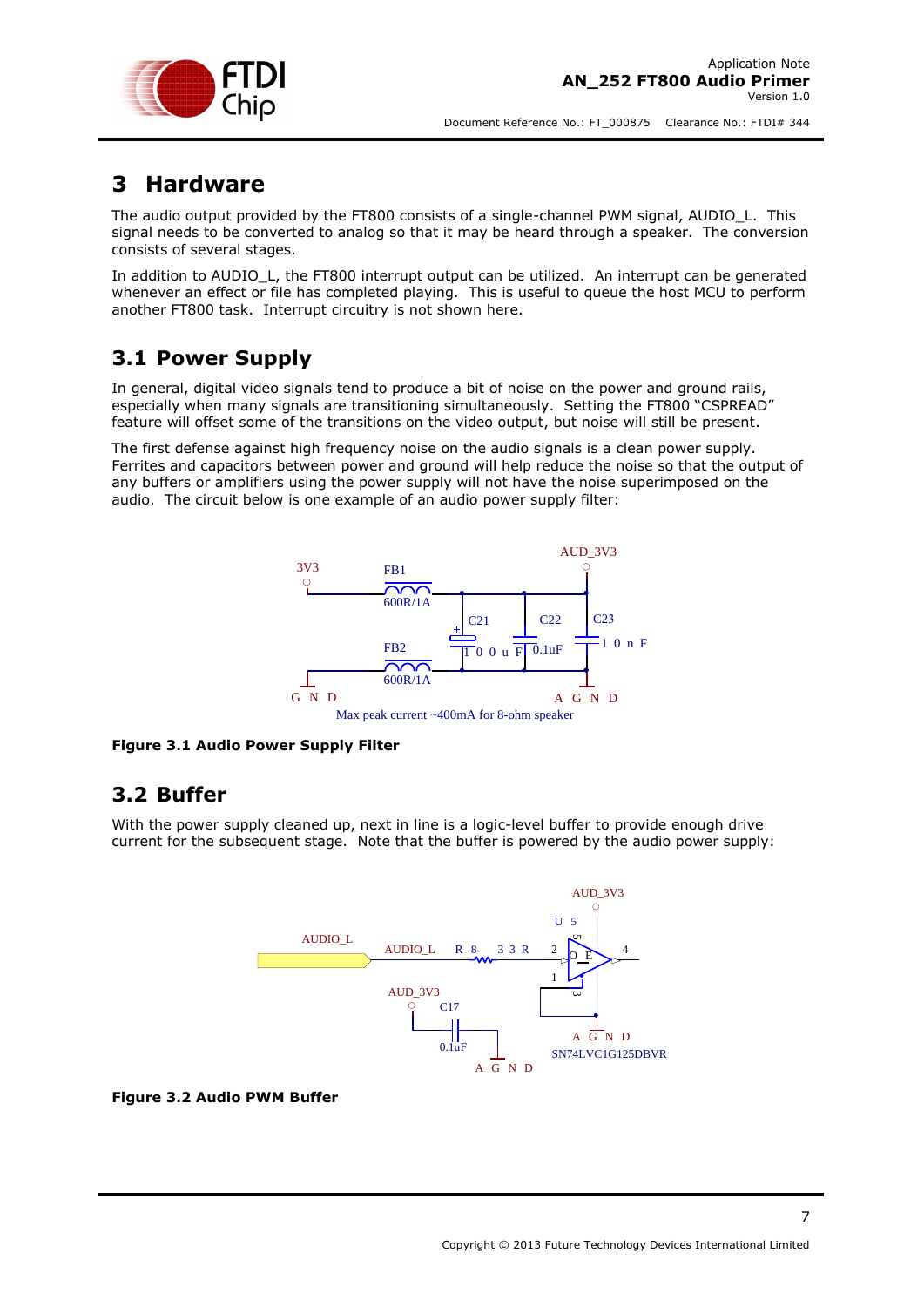

#### <span id="page-8-0"></span>**3.3 3-stage Low-Pass Filter**

The output of the buffer is then fed into a 3-stage low-pass filter. This provides 60dB / octave attenuation of frequencies above the cut-off frequency. This steep filter further aids in digital noise suppression. In this example, the cut-off frequency is approximately 34kHz:



#### <span id="page-8-2"></span>**Figure 3.3 Audio Low-Pass Filter (3rd Order)**

Since the AUDIO L output is referenced to the 3.3V VCC power supply, the audio signal is centered on  $\sim$  1.65V at the R11/C15 junction.

#### <span id="page-8-1"></span>**3.4 Audio amplifier**

The final stage in the audio circuit is an amplifier. C16 blocks any DC offset before the input. This amplifier will directly drive a speaker. Component values are derived from the amplifier datasheet.



<span id="page-8-3"></span>**Figure 3.4 Audio Amplifier**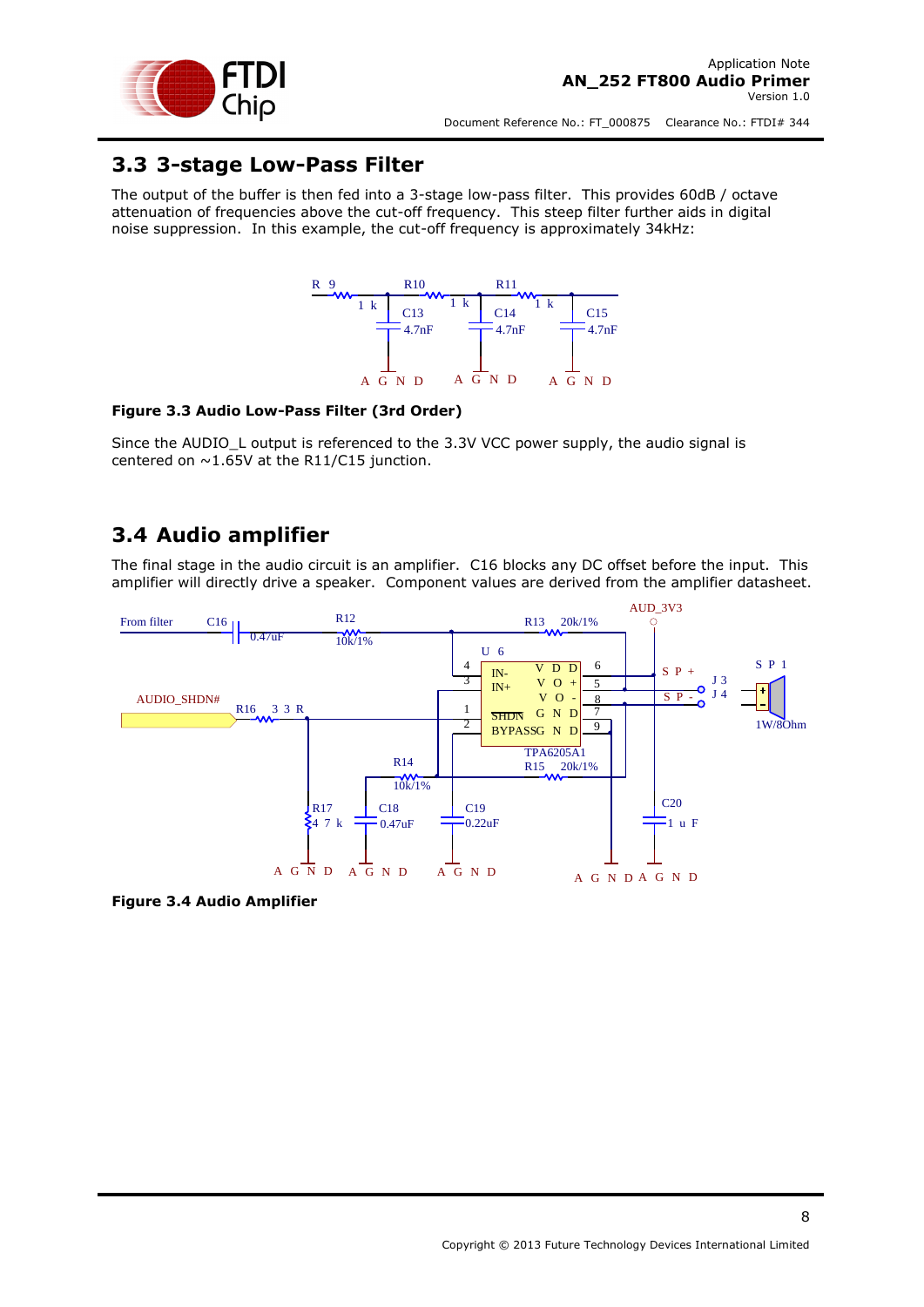

### <span id="page-9-0"></span>**3.5 Complete Circuit**

The complete audio circuit shows all of the components together:



<span id="page-9-2"></span>**Figure 3.5 FT800 Audio Circuit** 

### <span id="page-9-1"></span>**3.6 Layout considerations**

Careful layout techniques are required:

- The audio circuit should be physically separated as far from the LCD signals as possible.
- Separate audio power and ground planes from the system power and ground.
- Use a single connection point between audio power and system power; likewise, use a single connection point between audio ground and system ground. In this example, the connection points are ferrite beads.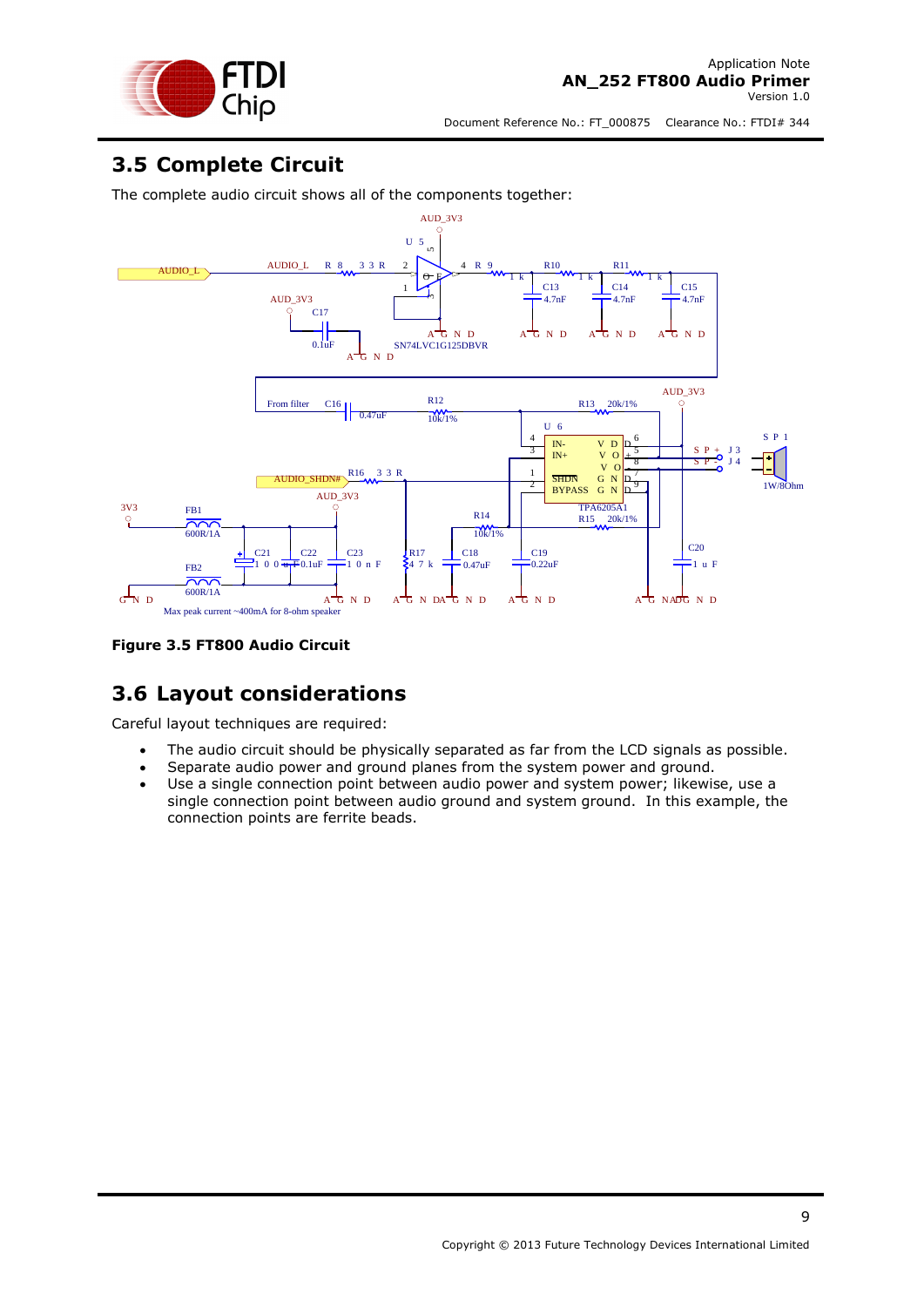

# <span id="page-10-0"></span>**4 Programming**

The audio features of the FT800 are accessed through the same Display List, along with the video and touch panel features. For example, every second a clock widget with a second hand could be drawn followed by a "tick" sound. Both the widget and sound reside in the same Display List. New Display Lists would then be sent to the FT800 every second, each containing both the widget with the new second hand position and another audio "tick".

For the examples below, "wr32(address, value)" indicates the MCU would write the value (VOLUME, frequency, etc.) to the address within the display list (RAM\_DL + n) or register (e.g. REG\_VOL\_SOUND). This notation is used throughout other FT800 documents.

### <span id="page-10-1"></span>**4.1 Initial Settings**

As part of the FT800 initialization, set the volume to zero to eliminate any pops or clicks while all the initial settings are being sent:

- wr8(REG\_VOL\_SOUND, 0);  $\frac{1}{2}$  // Set Synthesizer volume to zero
- 
- wr16(REG\_SOUND, 0x0062); // Play "mute" sound (optional)

### <span id="page-10-2"></span>**4.2 Play Synthesized Effects**

Only a few Display List elements are required in order to play a synthesized effect.

To play an effect:

- 1. wr8(REG\_VOL\_SOUND, VOLUME);  $\frac{1}{2}$  // set the volume
- 2. wr16(REG\_SOUND, (MIDI\_NOTE << 8 + EFFECT)); // set the effect and pitch
- 3. wr8(REG\_PLAY, 1); in the state of the state of the state of the state of the state of the state of the state of the state of the state of the state of the state of the state of the state of the state of the state of the

wr8(REG\_VOL\_PB, 0);  $\frac{1}{2}$  // Set Audio File Playback volume to zero

4. rd8(REG\_PLAY);  $\sqrt{}$  // check whether done

An interrupt can also be generated for the host MCU when play has completed.

To stop playing a continuous effect:

- 1. wr16(REG\_SOUND, 0);  $\frac{1}{2}$  // set effect to "silence"
- 
- 

2. wr8(REG\_PLAY, 1);  $\frac{1}{2}$  // start playing silence 3. rd8(REG\_PLAY);  $\sqrt{ }$  // check whether done

### <span id="page-10-3"></span>**4.3 Load an Audio File into RAM\_G**

Audio and video data are treated equally in the RAM\_G element memory. The command processor is sent the starting address and data to store, and then the MCU obtains the last used end pointer so another element may be copied in.

There are two methods of loading an audio file into the RAM\_G element memory:

Uncompressed Data

Data from the raw audio file is written directly to RAM\_G. The MCU, knowing the data\_length, knows where to put the next element.

| 1. | wr32(cmdBufferWr + n,           | Oxffffff1a);                                      | // CMD MEMWRITE                  |
|----|---------------------------------|---------------------------------------------------|----------------------------------|
|    | 2. $wr32(cmdBufferWr + n + 4,$  | RAM $G +$ offset);                                | // An 8-byte aligned location in |
|    |                                 |                                                   | // RAM G. If this is the first   |
|    |                                 |                                                   | // element, then offset = $0$    |
|    | 3. $wr32$ (cmdBufferWr + n + 8, | data length);                                     | // length of audio data          |
|    |                                 |                                                   | // (8-byte aligned / zero-pad)   |
|    | 4. $wr8$ (cmdBufferWr + n + 12, | Byte $0$ );                                       | // First byte of audio data      |
| 5. | $wr8$ (cmdBufferWr + n + 13,    | Byte $1$ );                                       | // Second byte of audio data     |
|    | 6. $wr8$ (cmdBufferWr + n +     | <bytes 2="" data="" length="" through=""></bytes> |                                  |
|    |                                 |                                                   | //  the rest of the data         |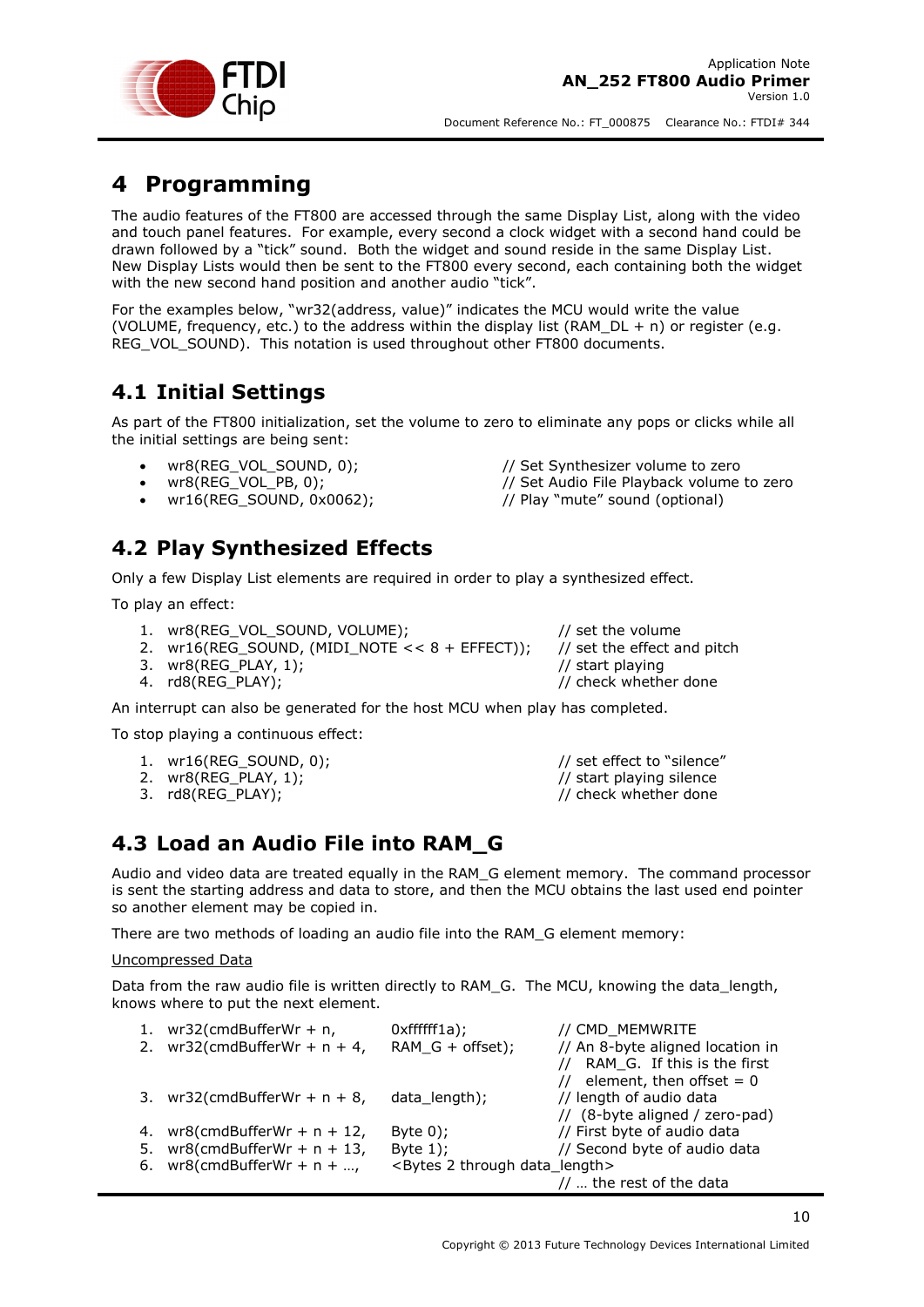

7. MCU sets new RAM\_G starting offset = offset + data\_length for memory management

#### Compressed Data

Data from the compressed audio file is written to RAM\_G through the INFLATE command. This decompresses "ZLIB" compressed data into RAM\_G. Once the uncompressed data is written, the new end-pointer is obtained for the MCU to keep track of the RAM\_G elements.

| 1. | $wr32$ (cmdBufferWr + n,<br>2. $wr32(cmdBufferWr + n + 4,$    | $Oxffffff22$ ;<br>RAM $G +$ offset);  | // CMD INFLATE<br>// An 8-byte aligned location in        |
|----|---------------------------------------------------------------|---------------------------------------|-----------------------------------------------------------|
|    |                                                               |                                       | RAM_G. If this is the first<br>element, then offset $= 0$ |
|    | 3. $wr8$ (cmdBufferWr + n + 12,                               | Byte $0$ );                           | // First byte of compressed<br>// audio data              |
| 4. | $wr8$ (cmdBufferWr + n + 13,                                  | Byte $1$ :                            | // Second byte of compressed<br>audio data                |
| 5. | $wr8$ (cmdBufferWr + n +                                      | <remainder data="" of=""></remainder> |                                                           |
|    |                                                               |                                       | $\frac{1}{2}$ the rest of the compressed                  |
|    |                                                               |                                       | audio data                                                |
| 6. | $wr32$ (cmdBufferWr + n + <zlib_size>, 0xffffff22</zlib_size> |                                       | // CMD GETPTR                                             |
| 7. | rd32(new RAM G offset)                                        |                                       | // Assume utility already                                 |
|    |                                                               |                                       | padded data                                               |

8. MCU stores the new offset for RAM\_G memory management

Note that if the audio conversion utility is used, both RAW and ZLIB files are created. When writing MCU firmware, the RAW file size can also be used as the end point of the uncompressed data.

#### <span id="page-11-0"></span>**4.4 Play an Audio File**

Now that audio data is stored in RAM\_G, it can be played through the FT800:

- 1. wr32(REG\_PLAYBACK\_START, RAM\_G + offset); // RAM\_G element memory
- 2. wr32(REG\_PLAYBACK\_LENGTH, length); // file length, in bytes
- 3. wr16(REG\_PLAYBACK\_FREQ, frequency); // playback sampling frequency
- 4. wr8(REG\_PLAYBACK\_FORMAT, format);  $\frac{1}{2}$  // file format
- 5. wr8(REG\_VOL\_PB, volume); // playback volume
- 6. wr8(REG\_PLAYBACK\_LOOP, play\_once); // play once or forever?
- 
- 
- 9. rd32(REG\_PLAYBACK\_READPTR) // how far along and how loud?
- // offset is managed by host MCU
- 
- 
- 
- 
- 
- 7. wr8(REG\_PLAYBACK\_PLAY, 1);  $\frac{1}{2}$  // write a "1" to start playback
- 8. rd8(REG\_PLAYBACK\_PLAY) // playback complete (optional)
	-
	- // (optional)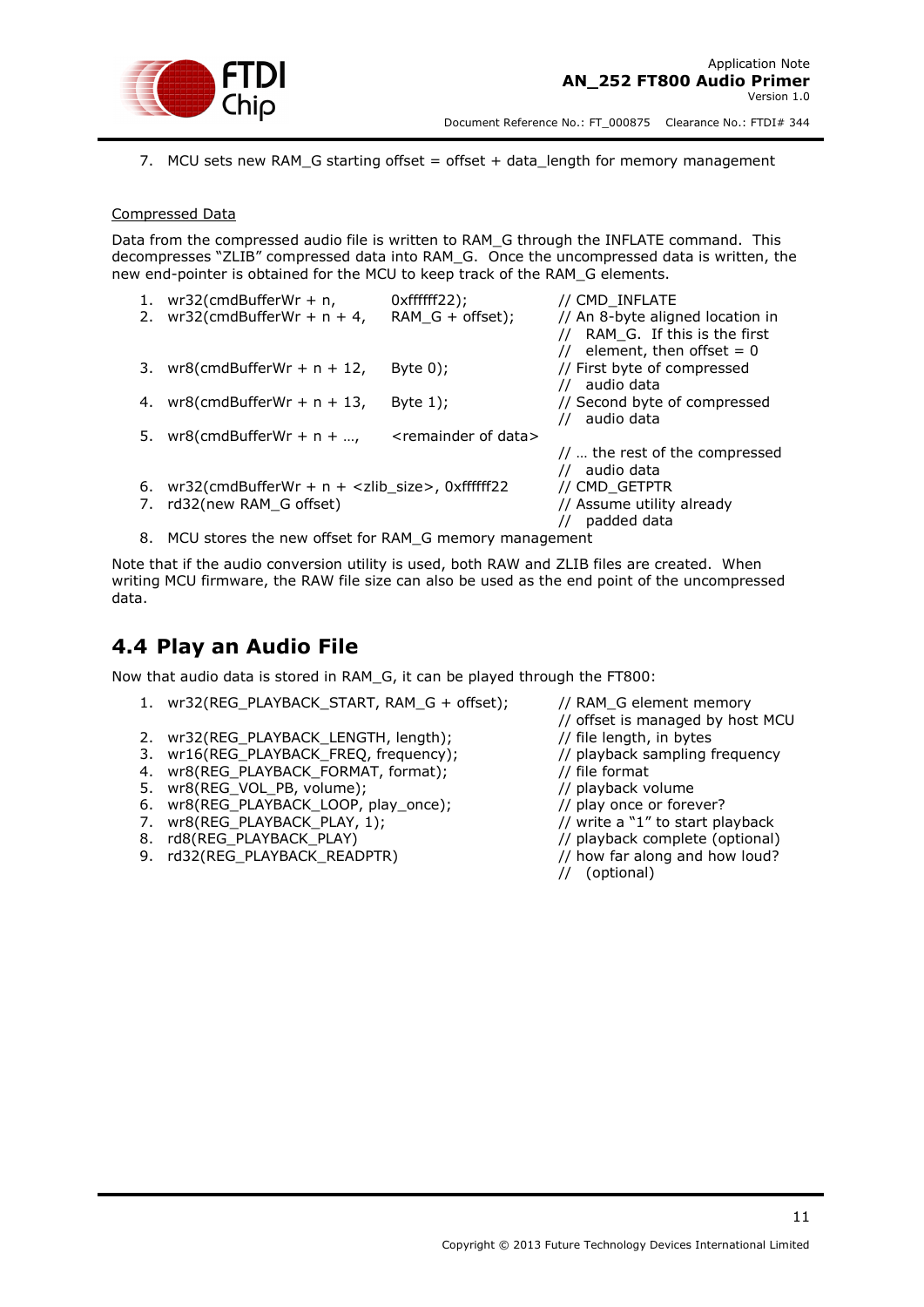

## <span id="page-12-0"></span>**5 Conclusion**

The FT800 provides an easy way to incorporate audio along with graphics displays and touch feedback into products that could not otherwise afford this capability. A common programming interface provides developers with a single method to manipulate the FT800 regardless of the data types.

With only the FT800 between the MCU and the LCD display, a vivid graphics experience with touch and audio is now possible.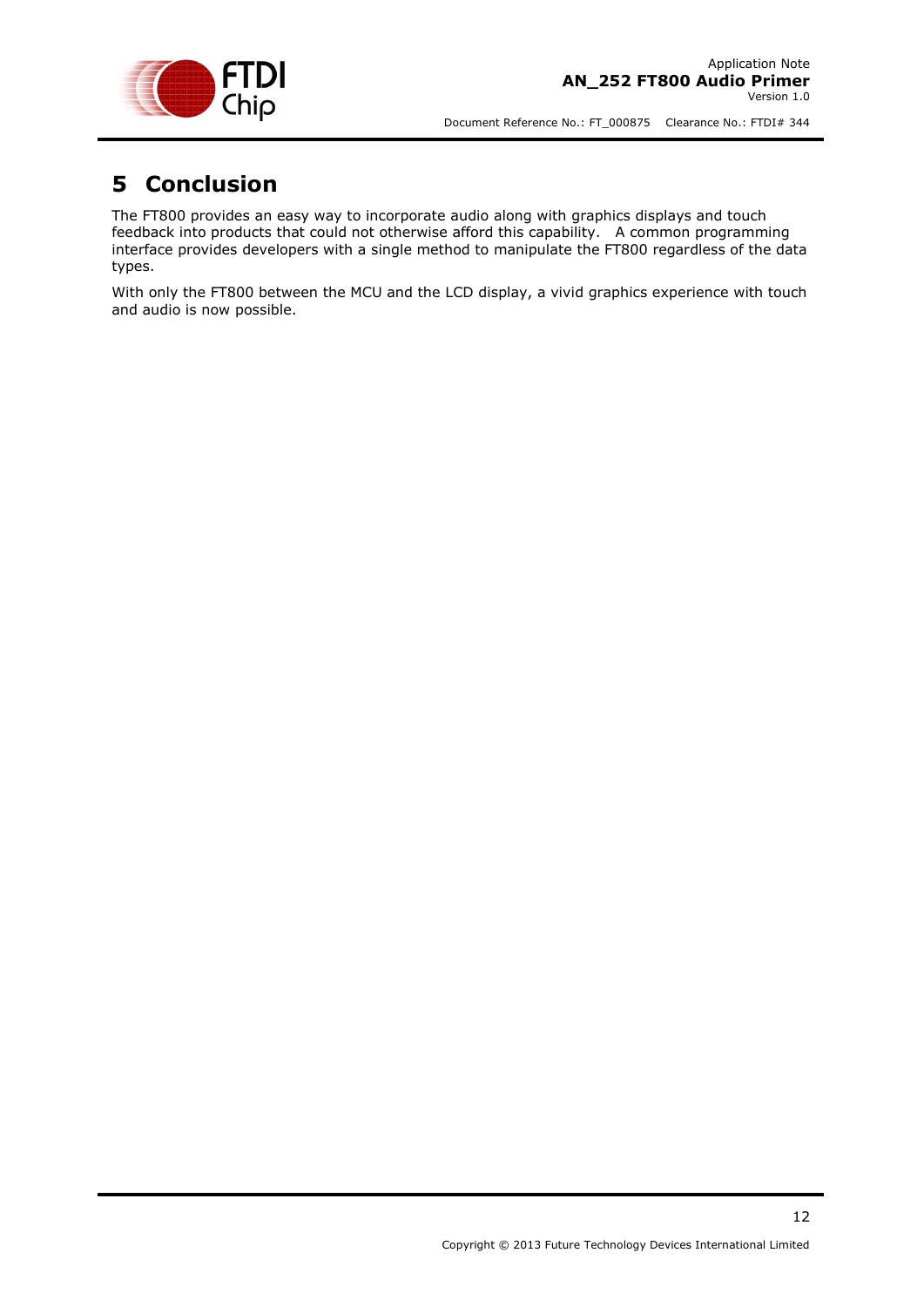

# <span id="page-13-0"></span>**6 Contact Information**

#### **Head Office – Glasgow, UK**

Future Technology Devices International Limited Unit 1, 2 Seaward Place, Centurion Business Park Glasgow G41 1HH United Kingdom Tel: +44 (0) 141 429 2777 Fax: +44 (0) 141 429 2758

E-mail (Sales) [sales1@ftdichip.com](mailto:sales1@ftdichip.com) E-mail (Support) [support1@ftdichip.com](mailto:support1@ftdichip.com) E-mail (General Enquiries) [admin1@ftdichip.com](mailto:admin1@ftdichip.com)

#### **Branch Office – Taipei, Taiwan**

Future Technology Devices International Limited (Taiwan) 2F, No. 516, Sec. 1, NeiHu Road Taipei 114 Taiwan , R.O.C. Tel: +886 (0) 2 8791 3570 Fax: +886 (0) 2 8791 3576

E-mail (Sales) [tw.sales1@ftdichip.com](mailto:tw.sales1@ftdichip.com)<br>
E-mail (Support) tw.support1@ftdichip.com E-mail (General Enquiries) [tw.admin1@ftdichip.com](mailto:tw.admin1@ftdichip.com)

[tw.support1@ftdichip.com](mailto:tw.support1@ftdichip.com)

#### **Branch Office – Tigard, Oregon, USA**

Future Technology Devices International Limited (USA) 7130 SW Fir Loop Tigard, OR 97223-8160 USA Tel: +1 (503) 547 0988 Fax: +1 (503) 547 0987

E-Mail (Sales) [us.sales@ftdichip.com](mailto:us.sales@ftdichip.com) E-Mail (Support) [us.support@ftdichip.com](mailto:us.support@ftdichip.com) E-Mail (General Enquiries) [us.admin@ftdichip.com](mailto:us.admin@ftdichip.com)

#### **Branch Office – Shanghai, China**

Future Technology Devices International Limited (China) Room 1103, No. 666 West Huaihai Road, Shanghai, 200052 China Tel: +86 21 62351596 Fax: +86 21 62351595

E-mail (Sales) [cn.sales@ftdichip.com](mailto:cn.sales@ftdichip.com)<br>E-mail (Support) cn.support@ftdichip.com E-mail (General Enquiries) [cn.admin@ftdichip.com](mailto:cn.admin@ftdichip.com)

[cn.support@ftdichip.com](mailto:cn.support@ftdichip.com)

13

#### **Web Site**

[http://ftdichip.com](http://ftdichip.com/)

System and equipment manufacturers and designers are responsible to ensure that their systems, and any Future Technology Devices International Ltd (FTDI) devices incorporated in their systems, meet all applicable safety, regulatory and system-level performance requirements. All application-related information in this document (including application descriptions, suggested FTDI devices and other materials) is provided for reference only. While FTDI has taken care to assure it is accurate, this information is subject to customer confirmation, and FTDI disclaims all liability for system designs and for any applications assistance provided by FTDI. Use of FTDI devices in life support and/or safety applications is entirely at the user's risk, and the user agrees to defend, indemnify and hold harmless FTDI from any and all damages, claims, suits or expense resulting from such use. This document is subject to change without notice. No freedom to use patents or other intellectual property rights is implied by the publication of this document. Neither the whole nor any part of the information contained in, or the product described in this document, may be adapted or reproduced in any material or electronic form without the prior written consent of the copyright holder. Future Technology Devices International Ltd, Unit 1, 2 Seaward Place, Centurion Business Park, Glasgow G41 1HH, United Kingdom. Scotland Registered Company Number: SC136640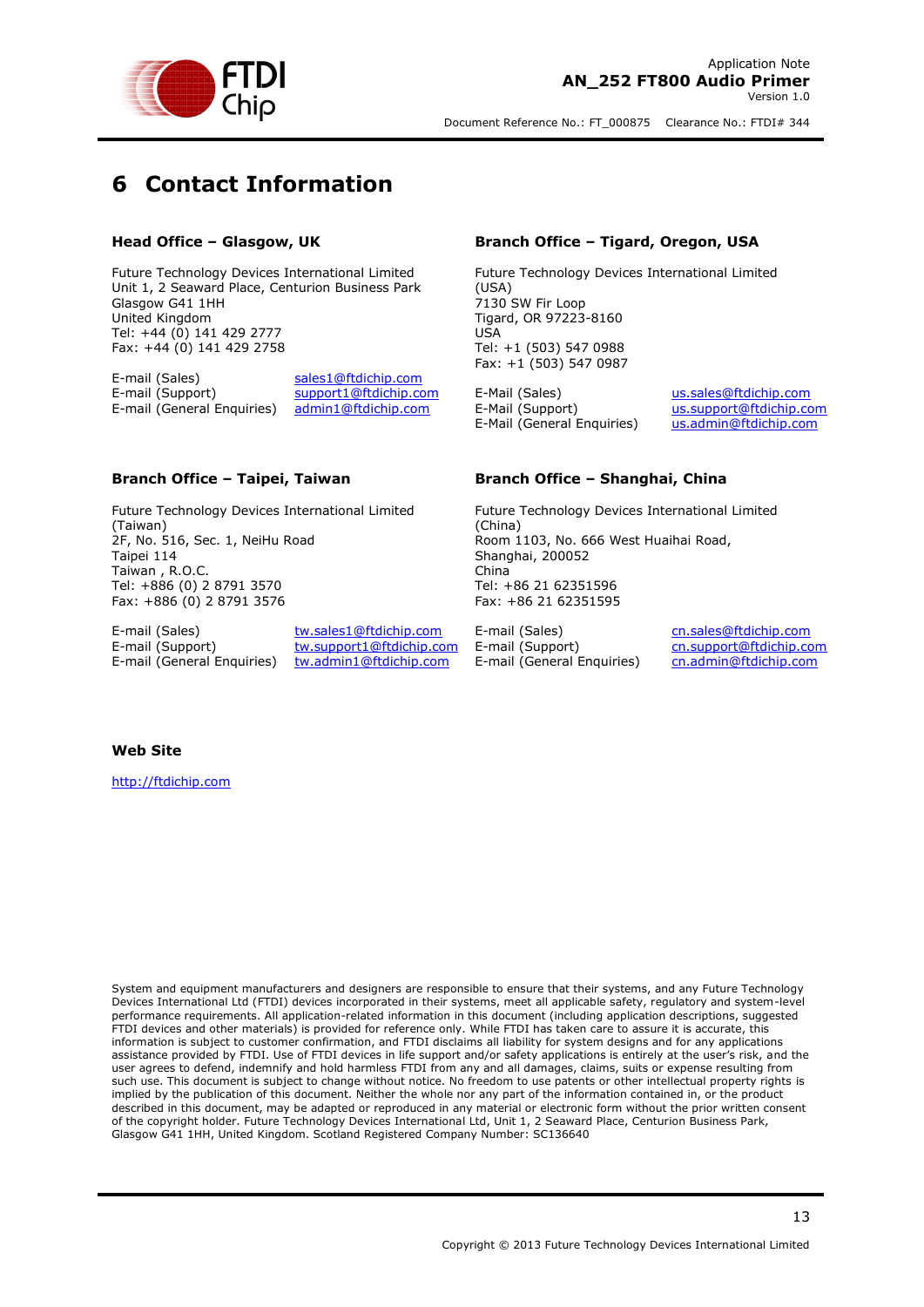

## <span id="page-14-0"></span>**Appendix A – References**

#### <span id="page-14-1"></span>**Document References**

[DS\\_FT800](http://www.ftdichip.com/Support/Documents/DataSheets/ICs/DS_FT800.pdf) FT800 Datasheet [PG\\_FT800](http://www.ftdichip.com/Support/Documents/ProgramGuides/FT800_Programmer_Guide.pdf) FT800 Programmer Guide

<span id="page-14-2"></span>AN 240 FT800 From the Ground Up

### **External References**

<span id="page-14-3"></span>[Audacity](http://audacity.sourceforge.net/) Open Source audio recording and editing software

### **Acronyms and Abbreviations**

| <b>Terms</b> | <b>Description</b>                                                 |
|--------------|--------------------------------------------------------------------|
| IMA-ADPCM    | Further compressed µLaw data containing two 4-bit samples per byte |
| <b>MCU</b>   | Microcontroller (unit)                                             |
| <b>PCM</b>   | Pulse Coded Modulation                                             |
| <b>PWM</b>   | Pulse Width Modulation                                             |
| <b>RAW</b>   | Uncompressed data                                                  |
| µLaw         | mu-law Companding Algorithm                                        |
| 71 TB        | Lossless compressed data algorithm                                 |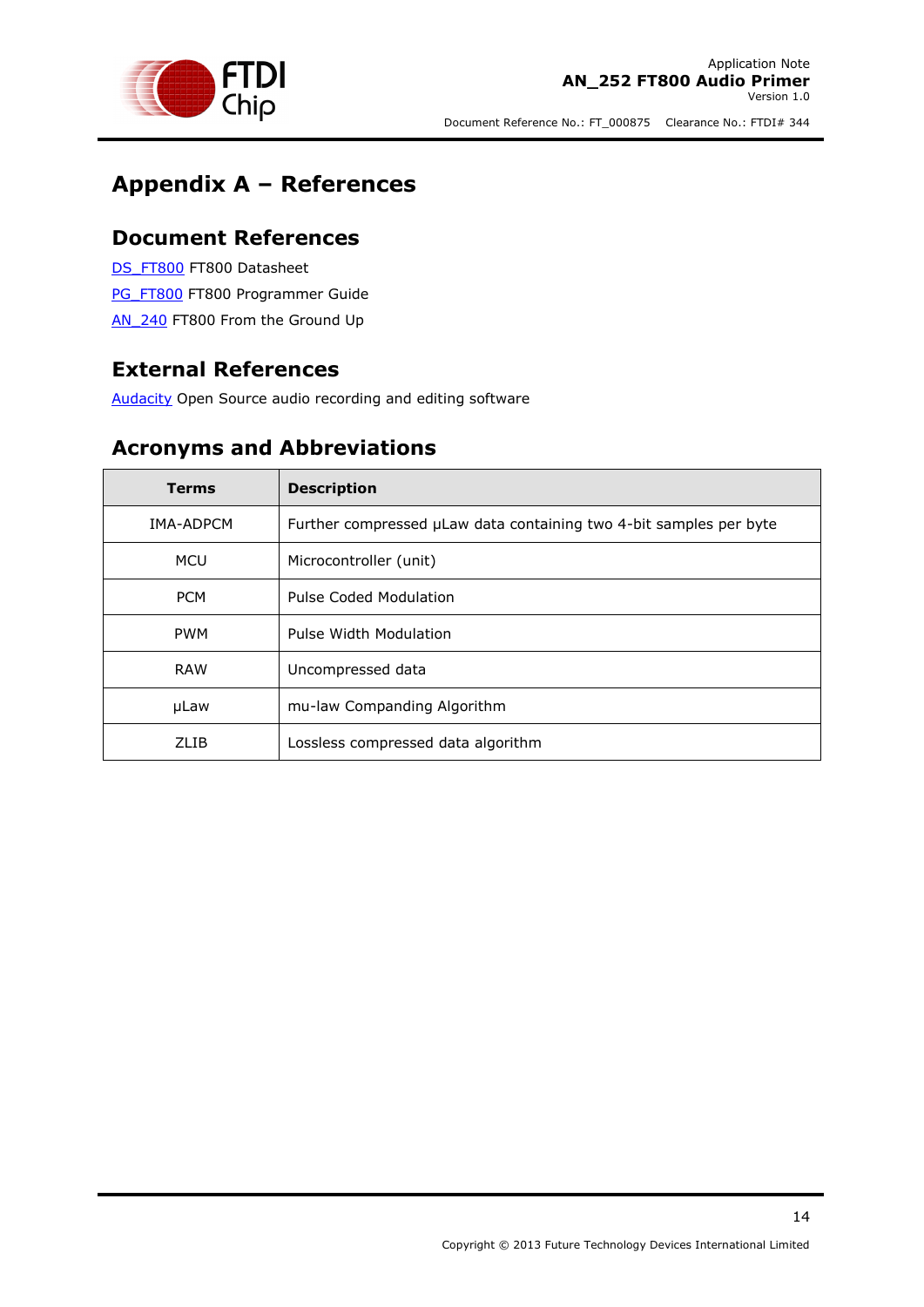

# <span id="page-15-0"></span>**Appendix B – List of Tables & Figures**

### <span id="page-15-1"></span>**List of Tables**

|--|--|

### <span id="page-15-2"></span>**List of Figures**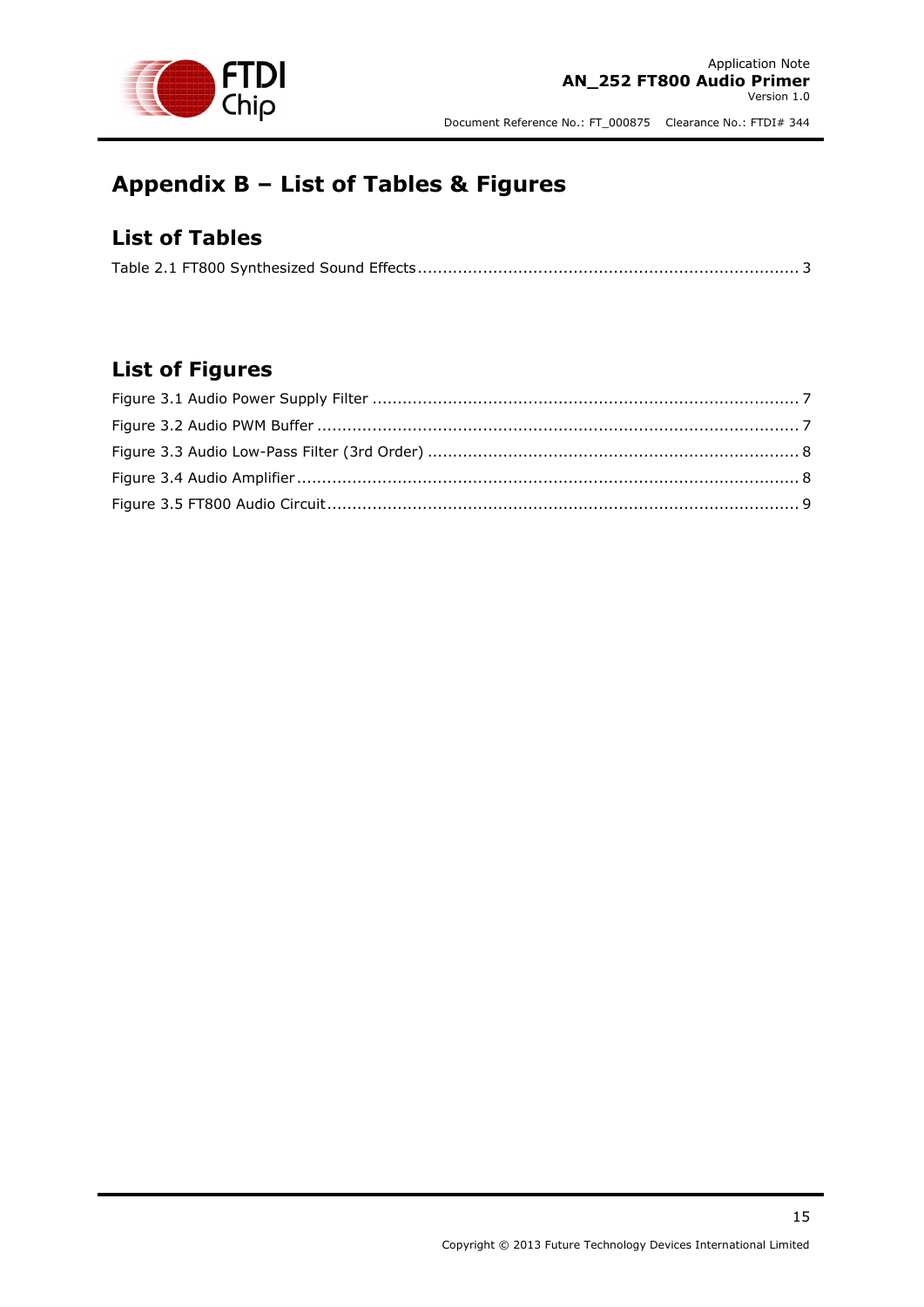

# <span id="page-16-0"></span>**Appendix C – Revision History**

| Document Title:         | AN 252 FT800 Audio Primer              |
|-------------------------|----------------------------------------|
| Document Reference No.: | FT 000875                              |
| Clearance No.:          | FTDI# 344                              |
| Product Page:           | http://www.ftdichip.com/FTProducts.htm |
| Document Feedback:      | Send Feedback                          |

| <b>Revision</b> | <b>Changes</b>         | <b>Date</b> |
|-----------------|------------------------|-------------|
| 1.0             | <b>Initial Release</b> | 2013-08-06  |
|                 |                        |             |
|                 |                        |             |
|                 |                        |             |
|                 |                        |             |
|                 |                        |             |